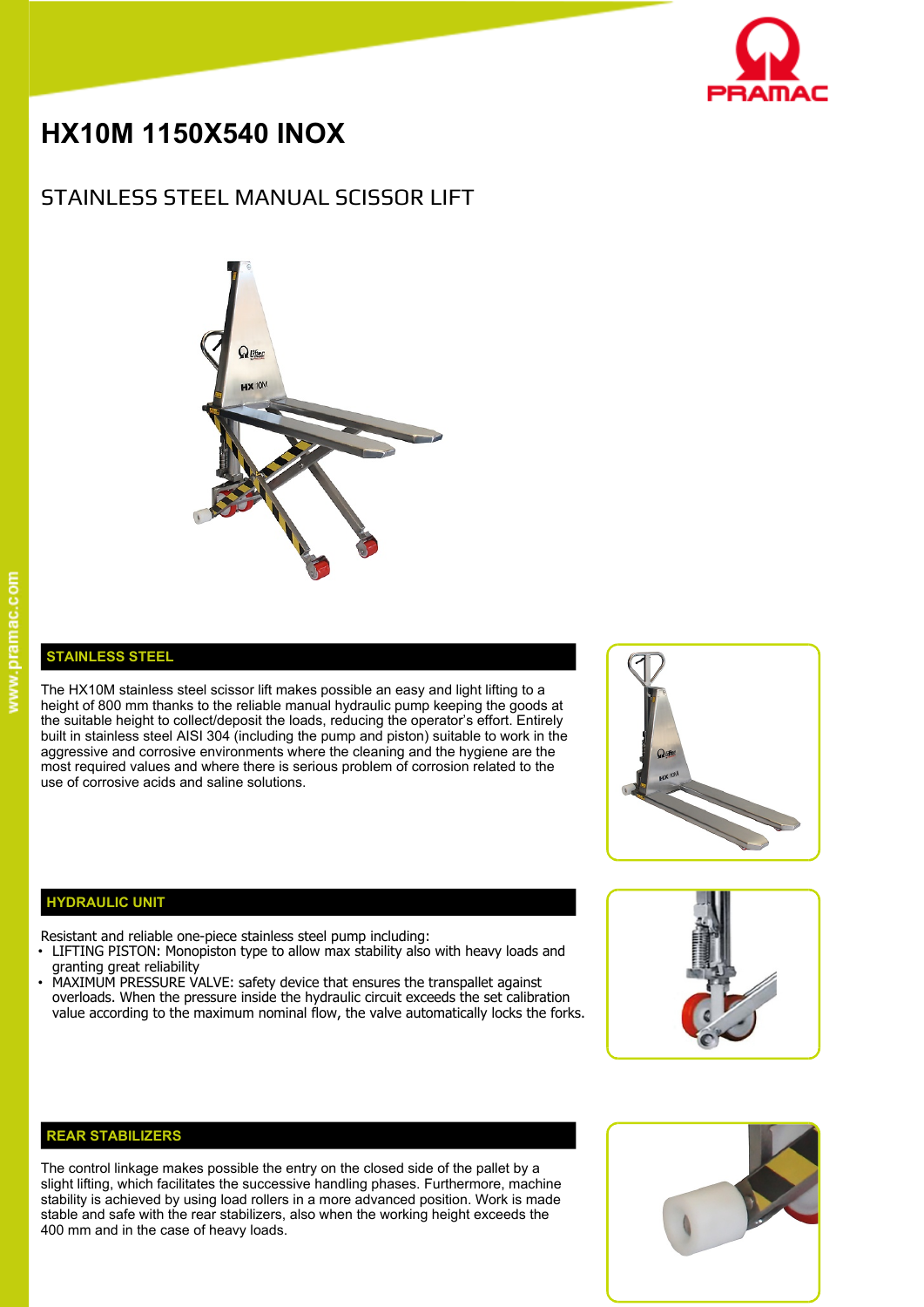#### **EQUIPPED FOR DEMANDING APPLICATIONS**

AISI 304 stainless steel electro polished, sealed waterproof bearings, polyamide bushings make HX10M INOX matching the food industry regulations. It is the ideal and clean solution for the handling in the agrifood, chemical and pharmaceutical industries. It is corrosion-proof, maneuverable and ergonomic and it is built to  $\frac{1000}{1000}$ withstand regular high-pressure cleaning and disinfection satisfying the strictest hygienic regulations.

# **CERTIFICATIONS**

The design of HX10 INOX Scissor Lift makes the machine compliant to: UNI EN 1672-1: 2014 (product for alimentary business – basic concept) UNI EN 1672-2: 2009 (product for alimentary business – hygienic concept)

### **OPTIONS**

- Stainless steel AISI 316
- Tailor-made chassis to handle special loads
- Custom forks length and width





UNI EN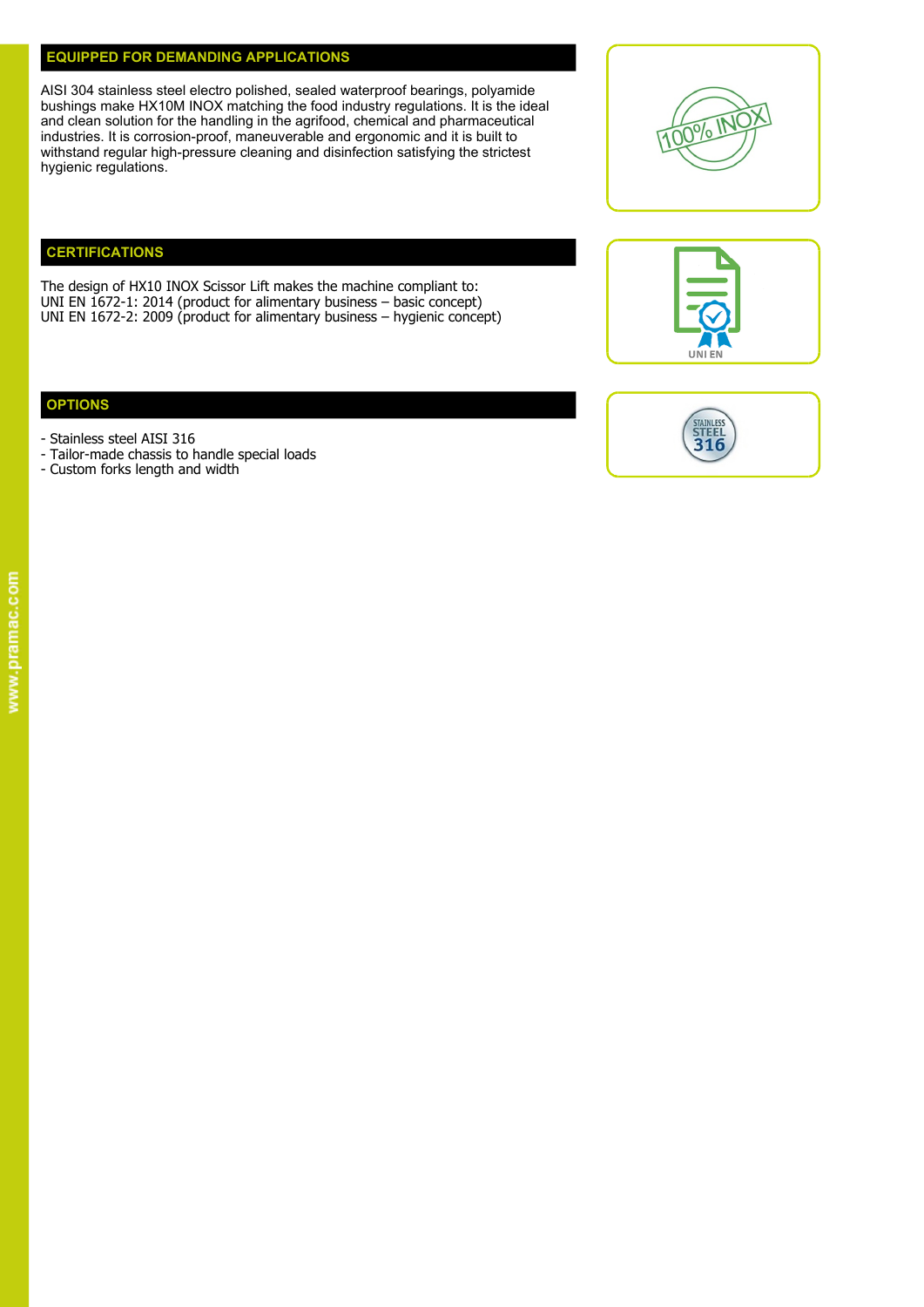| <b>Description</b>            |   |    |                |
|-------------------------------|---|----|----------------|
| 1.3 Mode de translation       |   |    | Manuel         |
| 1.4 Système de conduite       |   |    | Accompagnement |
| 1.5 Capacité nominale         | Q | Kg | 1000           |
| 1.6 Centre de gravité         | c | mm | 600            |
| 1.8 Déport avant de la charge | x | mm | 155            |
| 1.9 Empattement               | ν | mm | 1230           |

| <b>Poids</b>                               |    |     |
|--------------------------------------------|----|-----|
| 2.1 Poids a vide                           | Κq | 110 |
| 2.2 Charge par essieu avec charge, arrière | Κq | 568 |
| 2.2 Charge par essieu avec charge, avant   | Кq | 542 |
| 2.3 Charge par essieu sans charge, avant   | Κq | 42  |
| 2.3 Charge par essieu sans charge, arrière | Κg | 68  |

| <b>Châssis/Roues</b>                              |                       |     |
|---------------------------------------------------|-----------------------|-----|
| 3.2 Dimensions roues, avant - Largeur             | mm                    | 85  |
| 3.2 Dimensions roues, avant - Diamètre            | mm                    | 175 |
| 3.3 Dimensions roues, arrière - Diamètre          | mm                    | 82  |
| 3.3 Dimensions roues, arrière - Largeur           | mm                    | 90  |
| 3.5 Taille roues : pneu avant - Q,ty (X=conduite) | nr                    | 2   |
| 3.5 Taille roues : pneu avant - Q,ty (X=conduite) | nr                    | 2   |
| 3.6 Voie avant                                    | b <sub>10</sub><br>mm | 550 |
| 3.7 Voie arrière                                  | b11<br>mm             | 550 |

| <b>Dimensions</b>                                        |                   |      |
|----------------------------------------------------------|-------------------|------|
| 4.4 Hauteur de levage                                    | h <sub>3</sub> mm | 715  |
| 4.9 Hauteur du timon en position de conduite min         | $h14$ mm          | 1190 |
| 4.15 Hauteur du sol                                      | $h13$ mm          | 85   |
| 4.19 Longueur totale                                     | $11$ mm           | 1500 |
| 4.20 Longueur tablier                                    | I2 mm             | 355  |
| 4.21 Largeur totale                                      | $b1$ mm           | 550  |
| 4.22 Dimensions fourches                                 | s mm              | 85   |
| 4.22 Dimensions des fourches (largeur)                   | e mm              | 170  |
| 4.22 Dimensions des fourches (longueur)                  | mm                | 1150 |
| 4.25 Distance entre les bras de fourche                  | $b5$ mm           | 550  |
| 4.32 Garde au sol au milieu de l'empattement             | $m2$ mm           | 15   |
| 4.34 Largeur d'allée pour palette 800x1200 (en longueur) | Ast mm            | 1707 |
| 4.35 Rayon de braguage                                   | Wa mm             | 1345 |
|                                                          |                   |      |